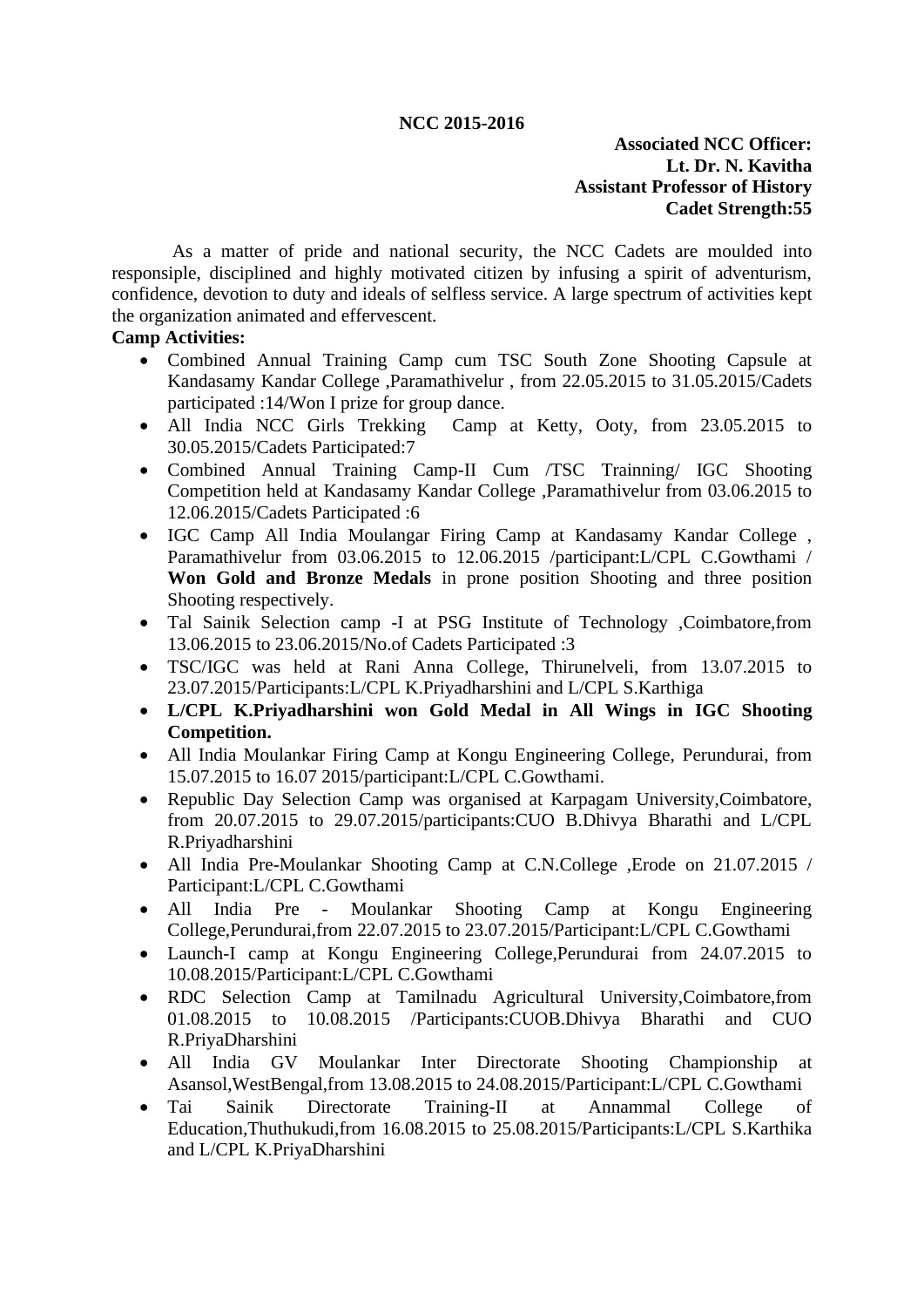- RDC Selection Camp at Government Arts and Science College,Coimbatore,from 01.09.2015 to 10.09.2015/Participant:CUOB.Dhivya Bharathi
- RDC Selection Camp IV at Literacy Mission Matric Higher Secondary School,Tirupur,from 15.09.2015 to 24.09.2015/Participant:CUO. B.Dhivya Bharathi
- Tal Sainik Launch Camp at Yadava, College, Madurai, from 07.09.2015 to 16.09.2015 /Participant:L/CPL K.PriyaDharshini
- **All India Tal Sainik Camp at New Delhi, from 16.09.2015 to 02.10.2015/Participant:CUOK.PriyaDharshini attended as one of the best 16 cadets from TamilNadu Contingent**
- National Integration Camp at Nagrotta,Jammu&Kashmir,from 26.10.2015 to 06.11.2015/Cadets Participated:3
- National Integaration Camp at Police Training College,Mamnoor,Warangal,AndhraPradesh,from 17.11.2015 to 28.11.2015/No. of Cadets Participated:3/**Won I Prize in Tug of War Competition**
- CATC at Erode Arts and Science College,Erode,from 19.11.2015 to 28.11.2015/Participants:15 Cadets and ANO/**Won the Best Commendation and Cultural Participation Prize**
- Annual Leadership Camp at Hindustan College of Technology,Coimbatore,from 20.12.2015 to 30.12.2015/No. of Cadets Participated:4

# *Other Accomplishments*

- 50 Cadets Participated in International Yoga day celebration at Kongu Engineering College,Erode organized by 15 Tamil Nadu Battalion NCC on 21.06.2015 and won the Best Battalion Award for Mega Participation
- 8 Cadets Participated in Service Selection Board coaching class at Defence Academy,Coimbatore organized by LT.Col.Jayavel on 01.08.2015
- 2 Cadets under went TSC training-I at St.Johns Matriculation Hr.Sec.School,Palayamkottai from 05.08.2015
- 15 Cadets took part in the Independence Day Parade at VOC park, Erode to take part in District Headquaters flag hoisting on 15.08.2015
- Awareness programme on "Health and Hygiene" on 16.09.2015 waas organised in which 50 Cadets took part
- 25 Cadets donated blood in the Blood Donation Camp on 19.09.2015 to the Government Hospital,Erode
- 55 Cadets took part in the awareness programme on "Save a Girl Child" on 19.10.2015
- Part of Start up Event Launched by Prime Minister Narendra Modi on 16.01.2016
- 36 Cadets took part in mini Marathon on 24.01.2016
- 20 Cadets participated in the Republic Dat Parade at VOC park, Erode
- 45 Cadets went for a Rhapsodic trekking expedition from Thalakarai to Tamarakarai,Maniachipallam in Sathyamangalam Region on 30.01.2016
- 19 Cadets took part in the Mourning Obituary Rally for the Sacrifice of 9 army men at Siachen Glacier on 18.02,2016

# **Guard of Honour**

Permitting an upbeat mood and creating a high-energy environment, the NCC Band Set troop accorded Guard of Honour to Dr.s.Manian, Vice Chancellor, AnnamalaiUniversity,Chidamaram on Covocation Ceremony and to Dr.A.M.Moorthy,Vice Chancellor,Tamil Nadu Physical Education and Sports University,Chennai on Sports Day